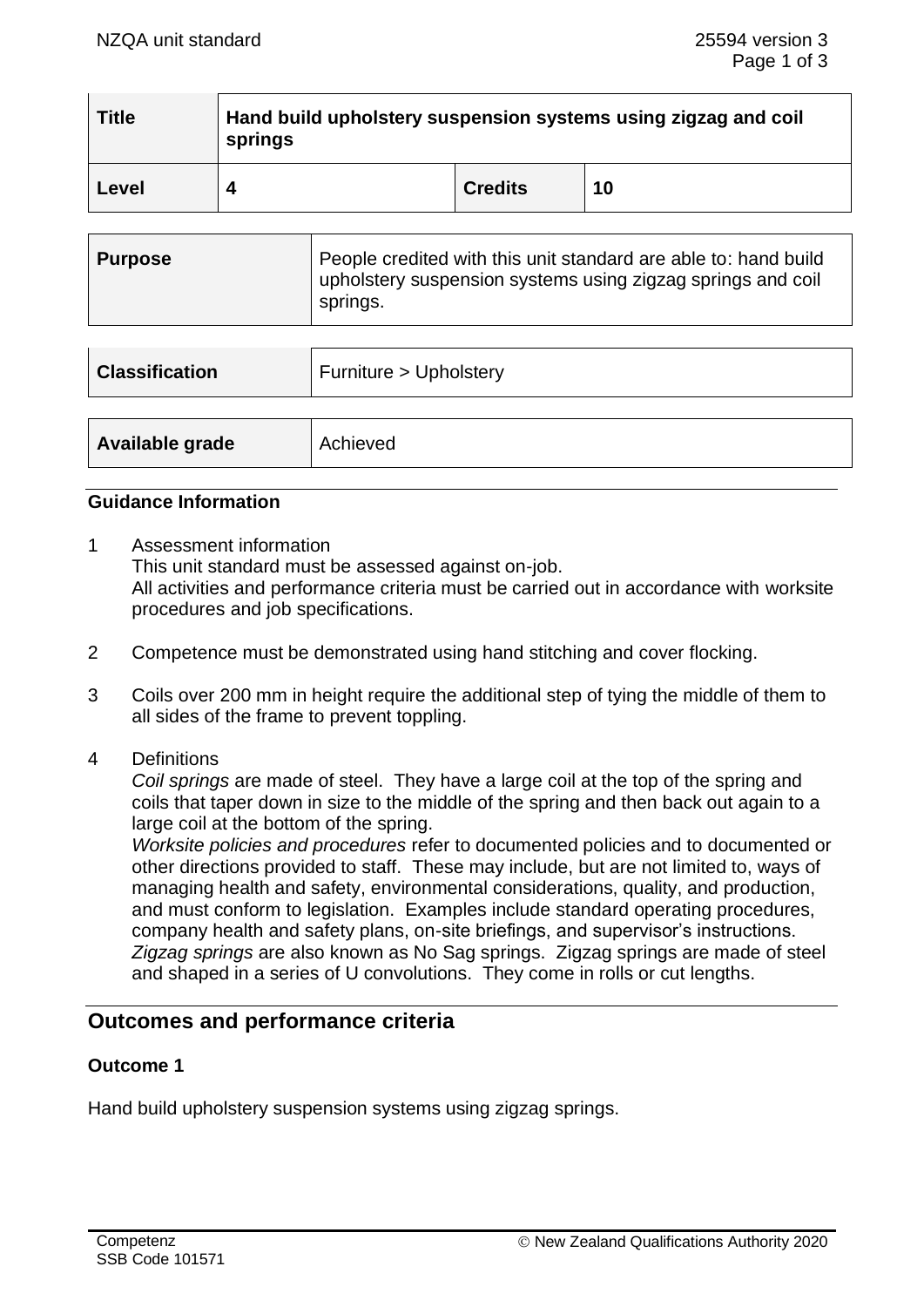## **Performance criteria**

- 1.1 Job specifications are obtained and interpreted. Range furniture frames, spring type.
- 1.2 Zigzag springs are fastened to the frame.
- 1.3 Zigzag springs are fitted to mounts securely.
- 1.4 Zigzag springs are connected together to avoid toppling.
	- Range one of springs covered in hessian and attached to hessian using hog rings or by tying, webbing fastened to frame at right angle to springs and springs attached to hessian by hog rings or by tying, zigzag spring wire fitted and crimped to springs.
- 1.5 Zigzag springs are covered with spring protectors to prevent rubbing against seat padding.

## **Outcome 2**

Hand build upholstery suspension systems using coil springs.

#### **Performance criteria**

| 2.1 | Job specifications are obtained and interpreted. |                                                                                                                                            |
|-----|--------------------------------------------------|--------------------------------------------------------------------------------------------------------------------------------------------|
|     | Range                                            | furniture frames, spring type and height.                                                                                                  |
| 2.2 |                                                  | Coil springs are fastened to the frame.                                                                                                    |
| 2.3 |                                                  | Under-felt is fitted to frame.                                                                                                             |
| 2.4 |                                                  | Under-felt and springs are stapled to frame in at least three places.                                                                      |
| 2.5 | frame.                                           | Frame is arrased and webbing is stretched tightly over frames and attached to                                                              |
| 2.6 |                                                  | Bottom coil of springs are hand tied to webbing in a minimum of three places.                                                              |
| 2.7 |                                                  | Hessian is laid over the top of the springs and the top coil of each spring is hand<br>tied to the hessian cover in at least three places. |
| 2.8 |                                                  | Sisal is placed over the hessian and hand stitched to hessian.                                                                             |
| 2.9 |                                                  | Work area is left clean, clear, and safe.                                                                                                  |

| Planned review date | 31 Decer |
|---------------------|----------|
|---------------------|----------|

mber 2024